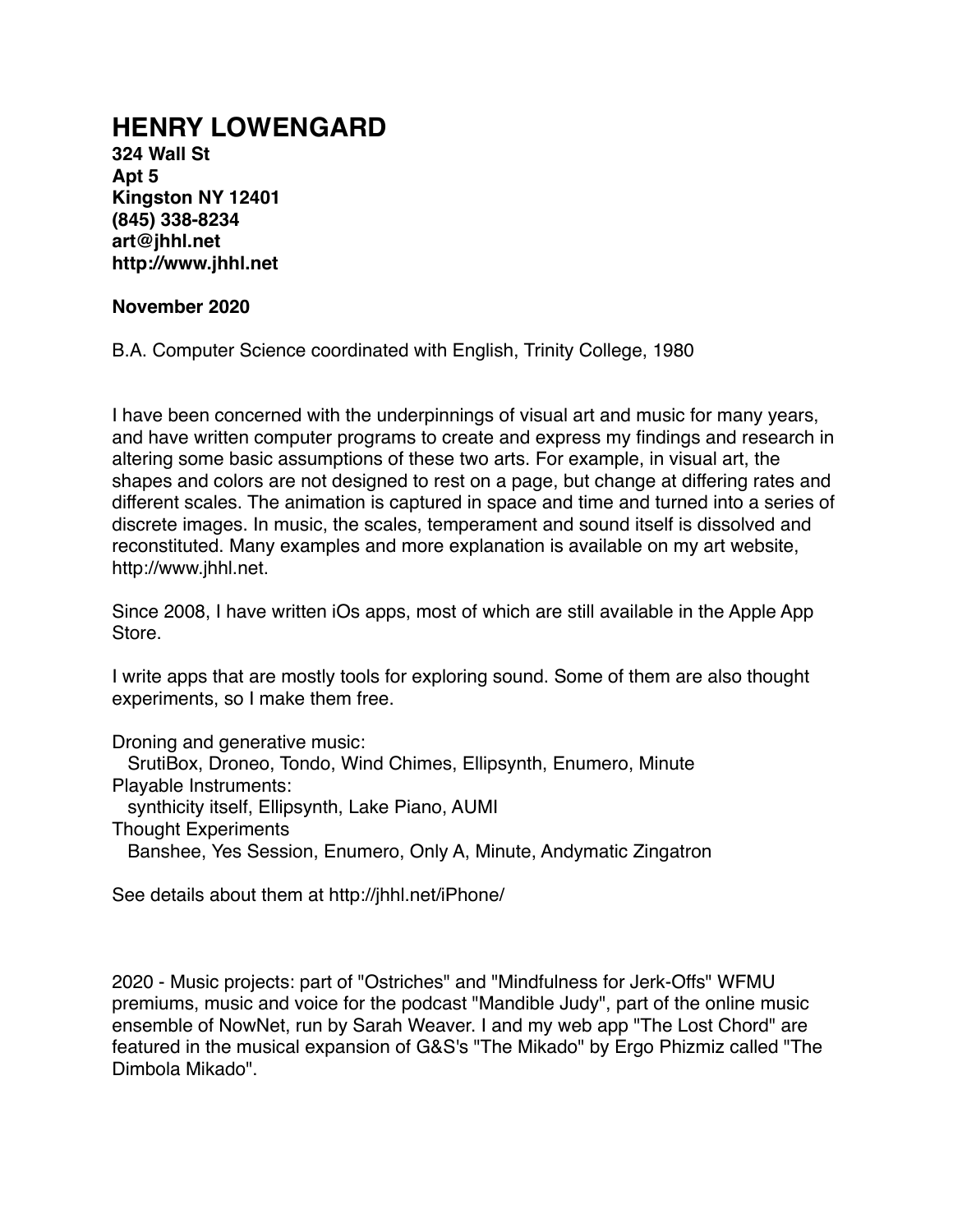2018- AUMI Sings, a new variant on AUMI with a different code base, using video tracking and state control to make an instrument capable of singing so people without voices can sing with a chorus.

2011- AUMI, "Adaptive Use Musical Instrument" app. Conceived by Pauline Oliveros, this app uses video tracking to allow people with little voluntary movement to participate in improvisatory music performances and programs. It's also used in OT and PT. See : http://aumiapp.com

## 2013-14

The Imaginary App: curated by Paul "DJ Spooky" Miller and Svitlana Matviyenko. I have two imaginary apps in this show. [http://jhhl.net/ imaginary.html ]

# 2010

Powers Of One: a short tribute to Powers of Ten by Charles and Ray Eames.

[ http://jhhl.net/POO/ ]

# 2008

 \* Woodstock Artists Association, Woodstock, NY, DIGITAL: Juried show. Showing a frame from "Jungle 2". Glicée print, 12 in x 12 in

# 2006

 \* January and February: Kingston Library, display case prints and computer installation: Selections of prints, panels of frames including "9 Bottles of Beer", "Red Maple Leaves", "Exquisite", frame array prints ("ingrids"), and a computer showing many of the Daily Vapor videos available here and other very short animations.

# 2005

 \* November: "Light Exercise*,"* Listen With Your Eyes Workshop, Nov. 12, 2005. Uses time lapse, filters, slow pans, and out of focus images.

 \* November: "Autumn Frames," prints from the October "leaf" Daily Vapor animations.

At the Espous Library, Port Ewen , NY.

\* October 2, 2005: "In My Rowboat: New Somniloquies"

with Nancy Graham for the 10th annual Dream Festival at Deep Listening Space

\* "Stuck In My Head," an audio exhibit at the Jersey City Museum in Jersey City,

NJ.

\*"Love Is So Sweet," a Valentine's Day animation.

\* "The Daily Vapor," a new image created daily.

#### 2004

\* October 20, 2004: "Delicious Evening"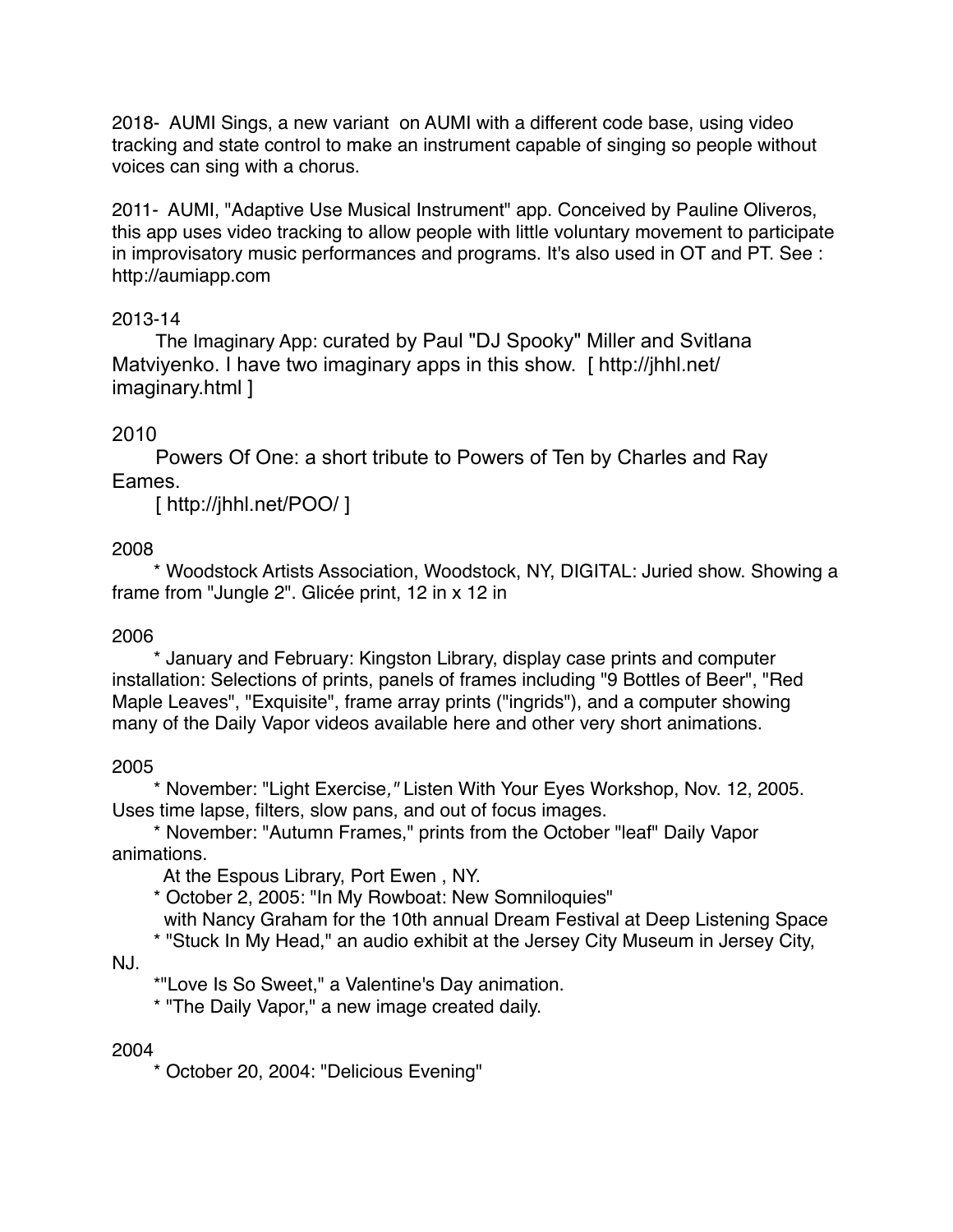An evening of music, readings and animation by Henry Lowengard and Nancy Graham at Deep Listening Space in Kingston NY.

\* September 24, 2004: Listen with Your Eyes Workshop

 Nancy Graham and I participated in the Listen With Your Eyes workshop on experimental video and devotional cinema. Video: *"Seeing"* 

2002

\* Animations for POLLOCK SQUARED

 the experimental ultra-indie art biography/fantasy Pollock Squared, by Bill Rabinovitch features a few of my rather small animations.

## 1997-1999

\* Exhibitions at ECHO Headquarters

 The Art Conference of ECHO, the venerable NYC online community, sponsored group shows when there was a place to hang them.

I showed works in:

o December 1997: PERCOLATING INSIDE & OFFLINE

o May 1998: THE SELF-PORTRAIT SHOW

o October 1998: ABSTRACT ECHOIDS (video work)

o May 1999: SPRING FEVER

o October 1999: CURVES

### 1996

\* ISEA'96 Rotterdam, The Netherlands

 presented a poster session with Nik Williams: CYBERGOMI: Here Today Gone Tomorrow Featuring a Vapor Paint video and a live demo.

# 1995

\* October 1995:

TELECOM '95 (Geneva) VRML spaces for France Telecom

\* Summer 1995:

 Dong-Ah Gallery, Seoul Korea Vapor Paint Triptych - 23x23 inch IRIS prints: one Vapor Paint (2-d) scene and two Inventor (3-D) scenes derived from the same data.

# 1994

\* January 31:

 Presentation/performance of sound and animation at Staedtische Galerie im Buntentor, Bremen Germany

\* October 24:

Presentation at Trinity College, Hartford CT.

\* Animations for WFMU-TV, another public access show.